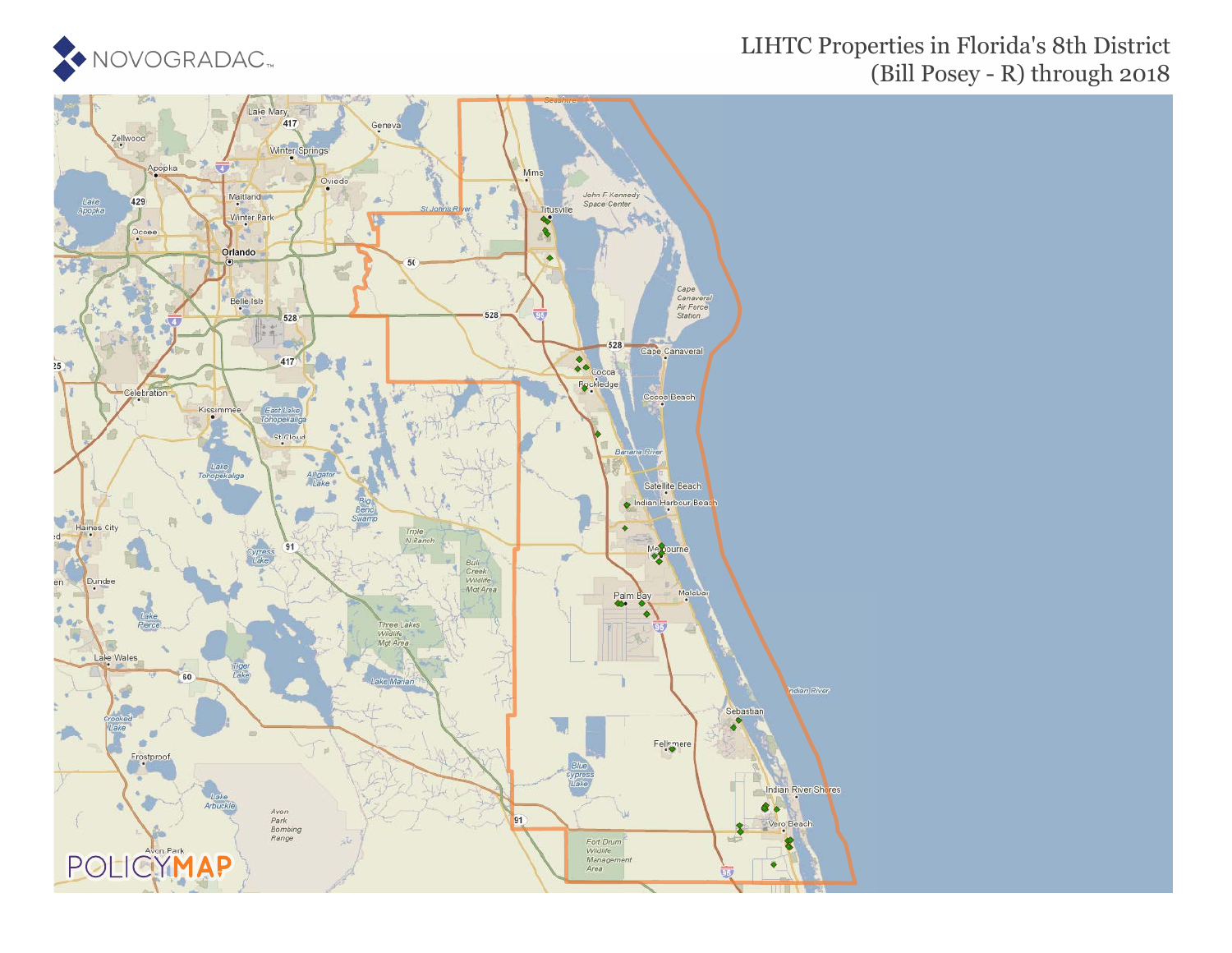| <b>Project Name</b>                      | <b>Address</b>                                   | <b>City</b>       | <b>State</b> | <b>Zip Code</b> | <b>Nonprofit</b><br><b>Sponsor</b> | <b>Allocation</b><br>Year | Annual<br><b>Allocated</b><br><b>Amount</b> | in Service           | <b>Year Placed Construction</b><br><b>Type</b> | <b>Total</b><br><b>Units</b> | Low<br>Income<br><b>Units</b> | <b>Rent or</b><br><b>Income</b><br><b>Ceiling</b> | <b>Credit</b><br><b>Percentag Exempt</b><br>$\bullet$ | Tax-<br><b>Bond</b>    | <b>HUD Multi-</b><br>Family<br><b>Financing/Rent</b><br>al Assistance |
|------------------------------------------|--------------------------------------------------|-------------------|--------------|-----------------|------------------------------------|---------------------------|---------------------------------------------|----------------------|------------------------------------------------|------------------------------|-------------------------------|---------------------------------------------------|-------------------------------------------------------|------------------------|-----------------------------------------------------------------------|
| <b>GRACE'S LANDING</b>                   | 1010 GRACES<br>LANDING CIR                       | <b>SEBASTIAN</b>  | FL           | 32958           | No                                 | 1998                      | \$0                                         | 1997                 | <b>New Construction</b>                        | 70                           | 69                            |                                                   | 70%<br>present<br>value                               | No                     |                                                                       |
| PEMBERLY PALMS                           | 840 5TH<br><b>AVENUE</b>                         | <b>VERO BEACH</b> | FL.          | 32960           | No                                 | 1997                      | \$1,186,819                                 | 1997                 | Not Indicated                                  | 200                          | 200                           | 60% AMGI                                          | 70%<br>present<br>value                               | No                     |                                                                       |
| <b>SUNSET APTS</b>                       | 4166 45TH PL VERO BEACH                          |                   | FL           | 32967           | No                                 | 1998                      | \$0                                         | 1998                 | <b>New Construction</b>                        | 36                           | 35                            |                                                   | 70%<br>present<br>value                               | $\mathbf{N}\mathbf{o}$ |                                                                       |
| <b>HICKORY POINTE</b>                    | $2700\,\mbox{CARLSON}\,$ MELBOURNE<br><b>CIR</b> |                   | FL.          | 32901           | No                                 | 1998                      | \$0                                         | 1999                 | New Construction                               | 216                          | 216                           |                                                   | 70%<br>present<br>value                               | No                     |                                                                       |
| <b>HERITAGE VILLAS</b><br>(INDIAN RIVER) | 4049 44TH<br><b>MNR</b>                          | <b>VERO BEACH</b> | FL           | 32967           | No                                 | 2007                      | \$460,862                                   | 2008                 | Acquisition and<br>Rehab                       | 116                          | 116                           | 60% AMGI                                          | 30%<br>present<br>value                               | Yes                    |                                                                       |
| <b>ROYAL PALMS</b><br>SENIOR             | 911 S PARK AVE TITUSVILLE                        |                   | FL.          | 32780           | No                                 | 2009                      | \$990,147                                   | 2008                 | <b>New Construction</b>                        | 96                           | 96                            | 60% AMGI                                          | 70%<br>present<br>value                               | No                     |                                                                       |
| <b>OAK MEADOWS</b>                       |                                                  |                   | FL           | 32922           | No                                 | 2009                      | \$770,927                                   | 2009                 | <b>New Construction</b>                        | 120                          | 120                           | 60% AMGI                                          | 30%<br>present<br>value                               | Yes                    |                                                                       |
| PALMETTO RIDGE<br><b>ESTATES</b>         | 1202 PRAIRIE<br>${\rm LN}$                       | <b>TITUSVILLE</b> | FL           | 32780           | No                                 | 2009                      | \$954,728                                   | 2009                 | <b>New Construction</b>                        | 192                          | 192                           | 60% AMGI                                          | 30%<br>present<br>value                               | Yes                    |                                                                       |
| TIMBER TRACE -<br><b>TITUSVILLE</b>      | 628 TIMBER<br><b>TRACE LN</b>                    | <b>TITUSVILLE</b> | ${\rm FL}$   | 32780           | No                                 | 2008                      | \$1,065,276                                 | 2009                 | <b>New Construction</b>                        | 204                          | 204                           | 60% AMGI                                          | 30%<br>present<br>value                               | Yes                    |                                                                       |
| <b>MALABAR COVE I</b>                    | 154 DAFFODIL $\;$ PALM BAY<br>DR SW              |                   | FL           | 32908           | $\mathbf{No}$                      | 2010                      | \$521,238                                   | 2009                 | <b>New Construction</b>                        | 76                           | 76                            | 60% AMGI                                          | 30%<br>present<br>value                               | Yes                    |                                                                       |
| <b>MALABAR COVE II</b>                   | 125<br>HAWTHORNE PALM BAY<br>LN NE               |                   | FL           | 32907           | No                                 | 2010                      | \$403,568                                   | 2009                 | <b>New Construction</b>                        | 72                           | 50                            | 60% AMGI                                          | 30 %<br>present<br>value                              | Yes                    |                                                                       |
| <b>BRIARWOOD OF</b><br><b>VERO BEACH</b> | 4049 44TH<br><b>MNR</b>                          | <b>VERO BEACH</b> | FL.          | 32967           | No                                 | 1989                      | \$0                                         | Insufficient<br>Data | New Construction                               | -44                          | 44                            |                                                   | Not<br>Indicated                                      |                        |                                                                       |
| <b>HAMMOCK HARBOR</b>                    | 1330 NAPLES<br><b>CIRCLE</b>                     | <b>ROCKLEDGE</b>  | FL           | 32955           | No                                 | 2011                      | \$155,900                                   | 2011                 | <b>New Construction</b>                        | 122                          | 110                           | 60% AMGI                                          | 70%<br>present<br>value                               | No                     |                                                                       |

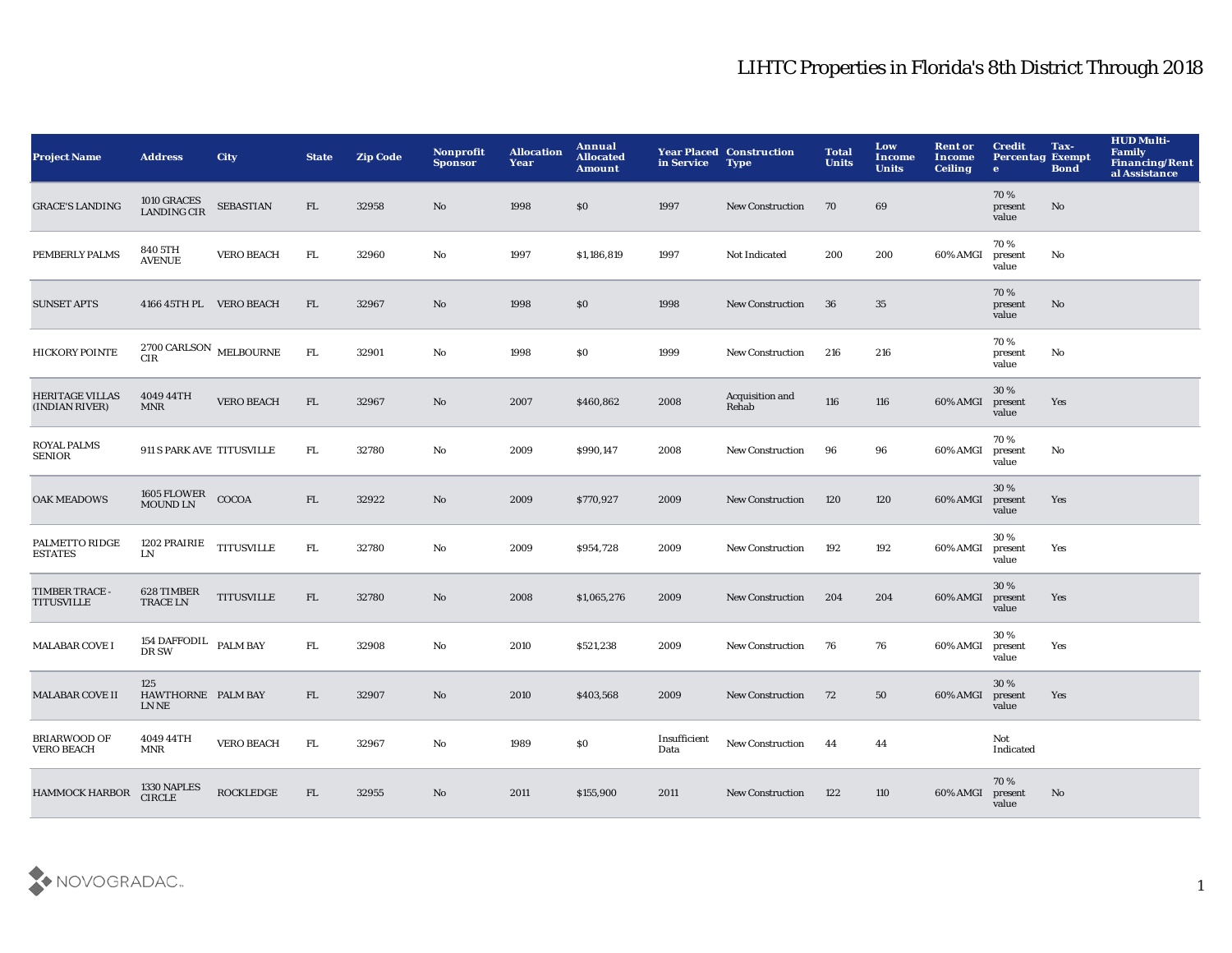| <b>Project Name</b>                                                      | <b>Address</b>                                                         | <b>City</b>              | <b>State</b> | <b>Zip Code</b> | <b>Nonprofit</b><br><b>Sponsor</b> | <b>Allocation</b><br><b>Year</b> | Annual<br><b>Allocated</b><br><b>Amount</b> | in Service | <b>Year Placed Construction</b><br><b>Type</b> | <b>Total</b><br><b>Units</b> | Low<br><b>Income</b><br><b>Units</b> | <b>Rent or</b><br><b>Income</b><br><b>Ceiling</b> | <b>Credit</b><br><b>Percentag Exempt</b><br>$\bullet$ | Tax-<br><b>Bond</b> | <b>HUD Multi-</b><br><b>Family</b><br>Financing/Rent<br>al Assistance |
|--------------------------------------------------------------------------|------------------------------------------------------------------------|--------------------------|--------------|-----------------|------------------------------------|----------------------------------|---------------------------------------------|------------|------------------------------------------------|------------------------------|--------------------------------------|---------------------------------------------------|-------------------------------------------------------|---------------------|-----------------------------------------------------------------------|
| PARKWAY PLACE                                                            | $3040\, \mbox{BENNETT}$ MELBOURNE<br><b>LANE</b>                       |                          | FL.          | 32935           | No                                 | 2012                             | \$155,900                                   | 2011       | New Construction                               | 96                           | 96                                   | 60% AMGI                                          | 70%<br>present<br>value                               | No                  |                                                                       |
| <b>SABAL PALMS</b>                                                       | 3016<br>FOUNTAINHE MELBOURNE<br>AD CIR                                 |                          | FL           | 32934           | No                                 | 1991                             | \$0                                         | 1991       | <b>New Construction</b>                        | 72                           | 72                                   |                                                   | 70 %<br>present<br>value                              | No                  |                                                                       |
| TRINITY TOWERS<br>WEST                                                   | 650 EAST<br>STRAWBRIDG MELBOURNE<br><b>E AVENUE</b>                    |                          | FL.          | 32901           | Yes                                | 2014                             | \$1,003,828                                 | 2016       | Acquisition and<br>Rehab                       | 192                          | 192                                  | 60% AMGI                                          | 70%<br>present<br>value                               | No                  |                                                                       |
| <b>CLEARLAKE ISLES</b>                                                   | 1546<br>CLEARLAKE<br><b>ROAD</b>                                       | COCOA                    | FL.          | 33825           | $\mathbf{N}\mathbf{o}$             | 2015                             | \$1,475,000                                 | 2017       | Not Indicated                                  | 84                           | $\bf{0}$                             | 60% AMGI                                          | 70%<br>present<br>value                               |                     |                                                                       |
| <b>CRANE CREEK</b><br><b>SENIOR</b>                                      | 2309 S.<br><b>BABCOCK</b><br><b>STREET</b>                             | WEST<br><b>MELBOURNE</b> | FL.          | 32901           | No                                 | 1999                             | \$874,575                                   | 2018       | Not Indicated                                  | 127                          | $\bf{0}$                             | 60% AMGI                                          | 70%<br>present<br>value                               |                     |                                                                       |
| <b>CLEAR POND</b><br><b>ESTATES</b>                                      | 1080 NORTH<br>FISKE<br><b>BOULEVARD</b>                                | COCOA                    | FL           | 32922           | No                                 | 2016                             | \$491,558                                   | 2019       | Not Indicated                                  | 100                          | $\bf{0}$                             | 60% AMGI                                          | 30%<br>present<br>value                               |                     |                                                                       |
| <b>LUNA TRAILS</b>                                                       | <b>SYCAMORE</b><br><b>STREET AND</b><br><b>DELEON</b><br><b>AVENUE</b> | <b>TITUSVILLE</b>        | FL.          | 32780           | $\rm No$                           | 2017                             | \$1,510,000                                 | 2019       | Not Indicated                                  | 86                           | $\mathbf 0$                          | 60% AMGI                                          | 70%<br>present<br>value                               |                     |                                                                       |
| <b>EMERALD PLACE</b>                                                     | 1000 TREE LN TITUSVILLE                                                |                          | FL.          | 32780           | No                                 | 1994                             | \$0                                         | 1994       | Acquisition and<br>Rehab                       | 136                          | 136                                  |                                                   | 70%<br>present<br>value                               | No                  |                                                                       |
| <b>INDIAN RIVER</b>                                                      | 275 13TH PL                                                            | <b>VERO BEACH</b>        | FL.          | 32960           | No                                 | 1994                             | SO.                                         | 1996       | <b>New Construction</b>                        | 180                          | 180                                  |                                                   | 70%<br>present<br>value                               | No                  |                                                                       |
| <b>KYLE'S RUN APTS</b>                                                   | 520 EIGHTH PL VERO BEACH                                               |                          | FL.          | 32960           | $\mathbf{N}\mathbf{o}$             | 1997                             | \$0                                         | 1997       | <b>New Construction</b>                        | 200                          | 200                                  |                                                   | 70%<br>present<br>value                               | No                  |                                                                       |
| TRINITY TOWERS<br>EAST                                                   | <b>700 EAST</b><br>STRAWBRIDG MELBOURNE<br><b>E AVENUE</b>             |                          | FL.          | 32901           | Yes                                | 2016                             | \$484,584                                   | 2019       | Not Indicated                                  | 156                          | $\bf{0}$                             | 60% AMGI                                          | 30%<br>present<br>value                               |                     |                                                                       |
| TRINITY TOWERS<br><b>SOUTH</b>                                           | <b>615 E. NEW</b><br><b>HAVEN</b><br><b>AVENUE</b>                     | <b>MELBOURNE</b>         | FL           | 32901           | No                                 | 2015                             | \$590,718                                   | 2019       | Not Indicated                                  | 162                          | $\mathbf 0$                          | 60% AMGI                                          | 30%<br>present<br>value                               |                     |                                                                       |
| <b>FOUNTAINS OF</b><br>INDIAN RIVER PHASE 4775 38TH CIR VERO BEACH<br>Ι. |                                                                        |                          | FL.          | 32967           | No                                 | 1997                             | <b>SO</b>                                   | 1999       | <b>New Construction</b>                        | 96                           | 96                                   |                                                   | 70%<br>present<br>value                               | No                  |                                                                       |

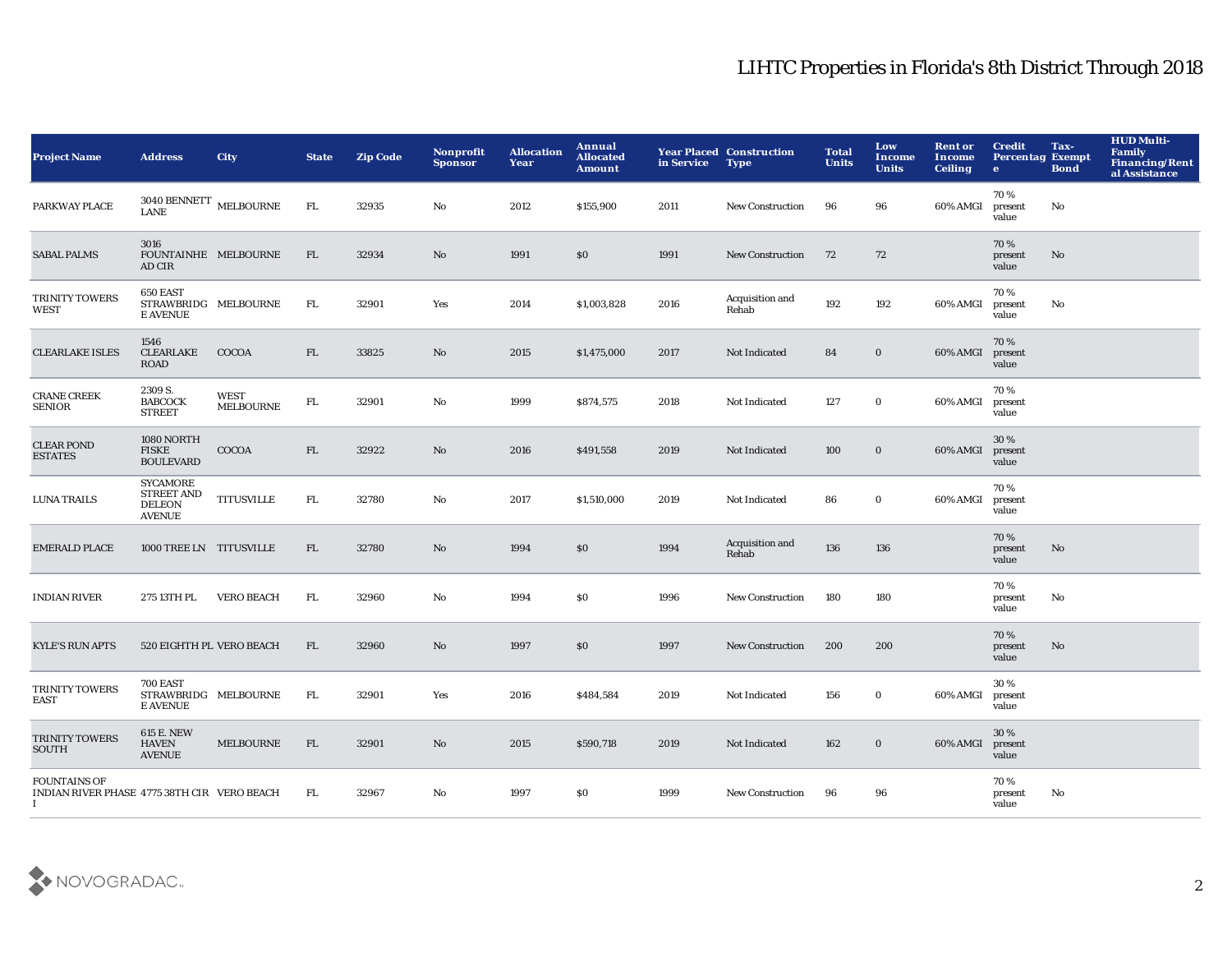| <b>Project Name</b>                 | <b>Address</b>                         | <b>City</b>       | <b>State</b> | <b>Zip Code</b> | Nonprofit<br><b>Sponsor</b> | <b>Allocation</b><br>Year | <b>Annual</b><br><b>Allocated</b><br><b>Amount</b> | in Service | <b>Year Placed Construction</b><br><b>Type</b> | <b>Total</b><br><b>Units</b> | Low<br><b>Income</b><br><b>Units</b> | <b>Rent or</b><br>Income<br><b>Ceiling</b> | <b>Credit</b><br><b>Percentag Exempt</b><br>$\bullet$ | Tax-<br><b>Bond</b> | <b>HUD Multi-</b><br><b>Family</b><br><b>Financing/Rent</b><br>al Assistance |
|-------------------------------------|----------------------------------------|-------------------|--------------|-----------------|-----------------------------|---------------------------|----------------------------------------------------|------------|------------------------------------------------|------------------------------|--------------------------------------|--------------------------------------------|-------------------------------------------------------|---------------------|------------------------------------------------------------------------------|
| <b>RIVER PARK PLACE</b>             | 790 THIRD CIR VERO BEACH               |                   | FL           | 32962           | No                          | 1999                      | \$0                                                | 1999       | <b>New Construction</b>                        | 144                          | 143                                  |                                            | 70%<br>present<br>value                               | No                  |                                                                              |
| <b>MADALYN LANDING</b>              | $500\,\mathrm{MALABAR}$ PALM BAY RD SW |                   | FL.          | 32907           | No                          | 1999                      | \$0                                                | 2000       | <b>New Construction</b>                        | 304                          | 304                                  |                                            | 30%<br>present<br>value                               | Yes                 |                                                                              |
| LEXINGTON CLUB AT<br>VERO           | 6885 20TH ST VERO BEACH                |                   | ${\rm FL}$   | 32966           | No                          | 1998                      | \$0                                                | 2000       | <b>New Construction</b>                        | 184                          | 184                                  |                                            | 30%<br>present<br>value                               | Yes                 |                                                                              |
| <b>CRANE CREEK</b><br><b>SENIOR</b> | 2309 S<br><b>BABCOCK ST</b>            | MELBOURNE         | FL.          | 32901           | No                          | 1999                      | \$0                                                | 2001       | New Construction                               | 127                          | 115                                  |                                            | 70%<br>present<br>value                               | No                  |                                                                              |
| PRESERVE AT OSLO                    | 2299 TENTH<br><b>RD SW</b>             | <b>VERO BEACH</b> | FL           | 32962           | No                          | 2001                      | \$0                                                | 2001       | <b>New Construction</b>                        | 176                          | 176                                  |                                            | 30 %<br>present<br>value                              | Yes                 |                                                                              |
| <b>WALKER AVENUE</b><br><b>CLUB</b> | 2650 69TH TER VERO BEACH               |                   | FL.          | 32966           | No                          | 2002                      | \$0                                                | 2001       | New Construction                               | 172                          | 170                                  |                                            | 30%<br>present<br>value                               | Yes                 |                                                                              |
| PARK AT PALM BAY                    | <b>90 SAN</b><br><b>FILIPPO</b>        | <b>PALM BAY</b>   | ${\rm FL}$   |                 | $\mathbf{N}\mathbf{o}$      | 2006                      | \$0                                                | 2002       | <b>New Construction</b>                        | 234                          | 234                                  |                                            | 30 %<br>present<br>value                              | Yes                 |                                                                              |
| <b>TAYLOR POINTE II</b>             | 4885 38TH CIR VERO BEACH               |                   | FL.          | 32967           | No                          | 2002                      | \$0                                                | 2003       | New Construction                               | 72                           | 72                                   |                                            | 30%<br>present<br>value                               | Yes                 |                                                                              |
| <b>MISSION BAY</b>                  | 1734 MISSION VIERA<br><b>BAY CIR</b>   |                   | FL           | 32955           | No                          | 2003                      | \$0                                                | 2003       | <b>New Construction</b>                        | 360                          | 360                                  |                                            | 30 %<br>present<br>value                              | Yes                 |                                                                              |
| PARK VILLAS                         | <b>1021 S PARK</b><br>AVE              | <b>TITUSVILLE</b> | ${\rm FL}$   | 32780           | $\mathbf{No}$               | 2003                      | \$0                                                | 2003       | <b>New Construction</b>                        | 160                          | 160                                  |                                            | 70%<br>present<br>value                               | No                  |                                                                              |
| PINNACLE GROVE                      | 1935 45TH ST VERO BEACH                |                   | FL           | 32967           | No                          | 2005                      | \$0                                                | 2003       | <b>New Construction</b>                        | 234                          | 234                                  |                                            | 30%<br>present<br>value                               | Yes                 |                                                                              |
| PALMS AT VERO<br><b>BEACH</b>       | 1210 FOURTH<br>TER                     | <b>VERO BEACH</b> | FL.          | 32960           | No                          | 2005                      | \$0                                                | 2004       | <b>New Construction</b>                        | 259                          | 259                                  |                                            | 30 %<br>present<br>value                              | Yes                 |                                                                              |
| SONRISE VILLAS I                    | 53 SONRISE PL FELLSMERE                |                   | FL.          | 32948           | Yes                         | 2005                      | \$0                                                | 2004       | <b>New Construction</b>                        | 160                          | 160                                  |                                            | 70%<br>present<br>value                               | No                  |                                                                              |